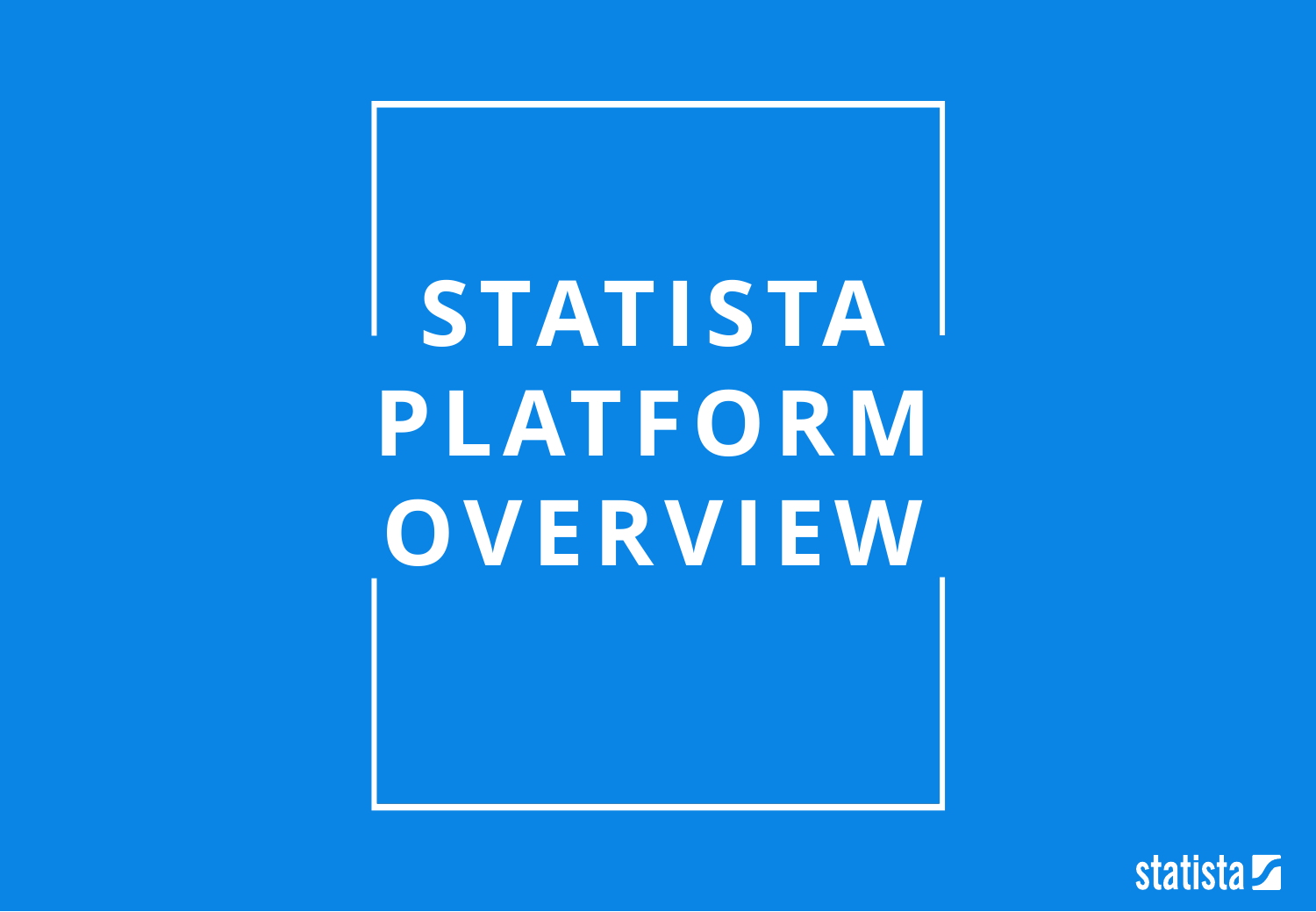### Data for all needs

There are basically two types of data that Statista offers

#### Best for **specific data research questions**

- Statistics section
- Forecast section
- Survey section
- Toplists
- Consumer surveys

#### Best for **broad data research questions**

- Dossiers
- Outlook reports
- Industry & country reports
- External studies
- Consumer & Digital Market Outlook

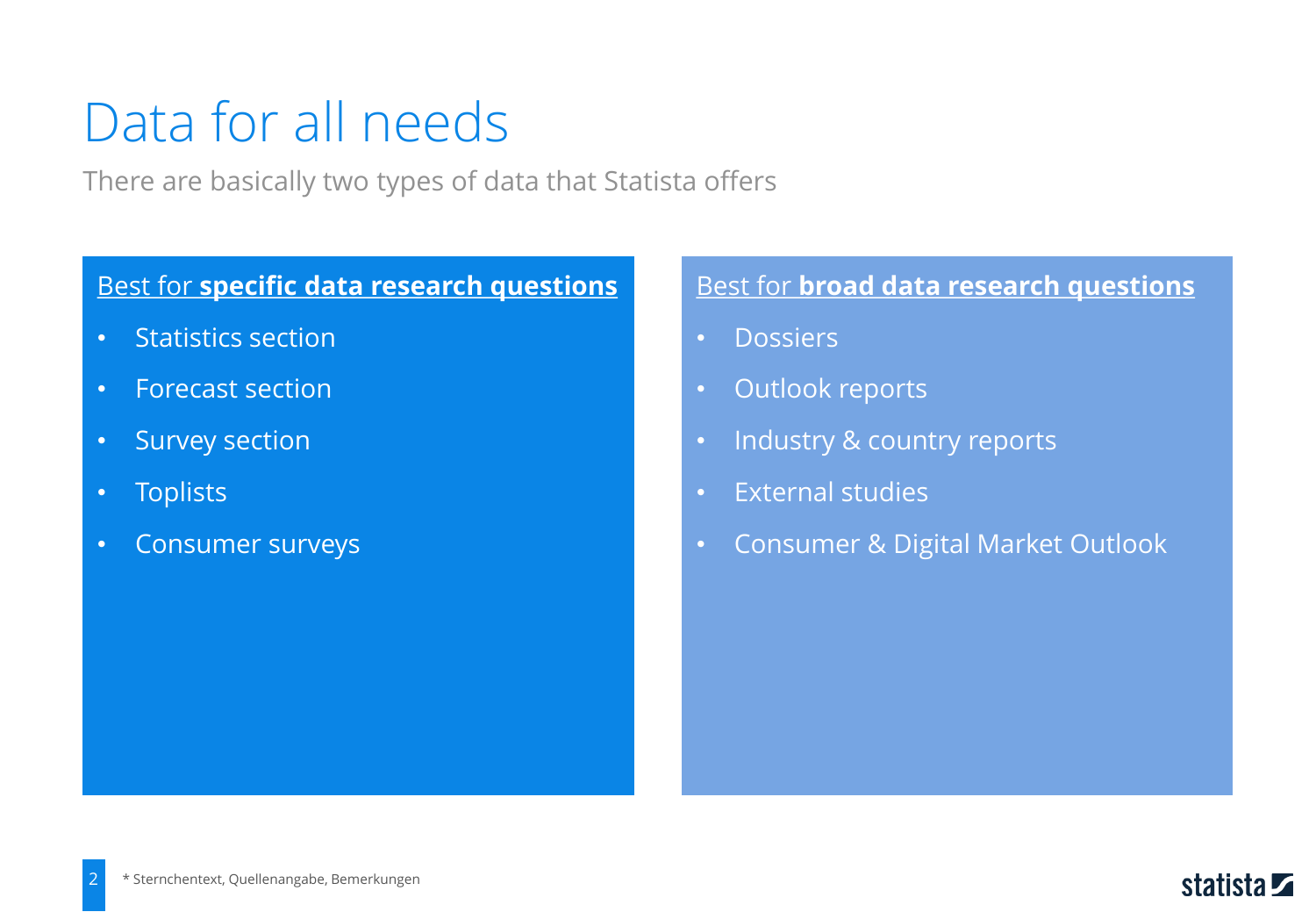# The Statista portal comprises four platforms

The German, English, French and Spanish platform

#### **Focus of the German platform:**

- **Germany**  $\circledcirc$
- **Austria**  $\bigcirc$
- **Switzerland**  $\bigcirc$

#### **Focus of the English platform:**

- **International markets**  $\odot$
- **Europe**  $\circledcirc$
- **USA**
- **Asia**  $\odot$

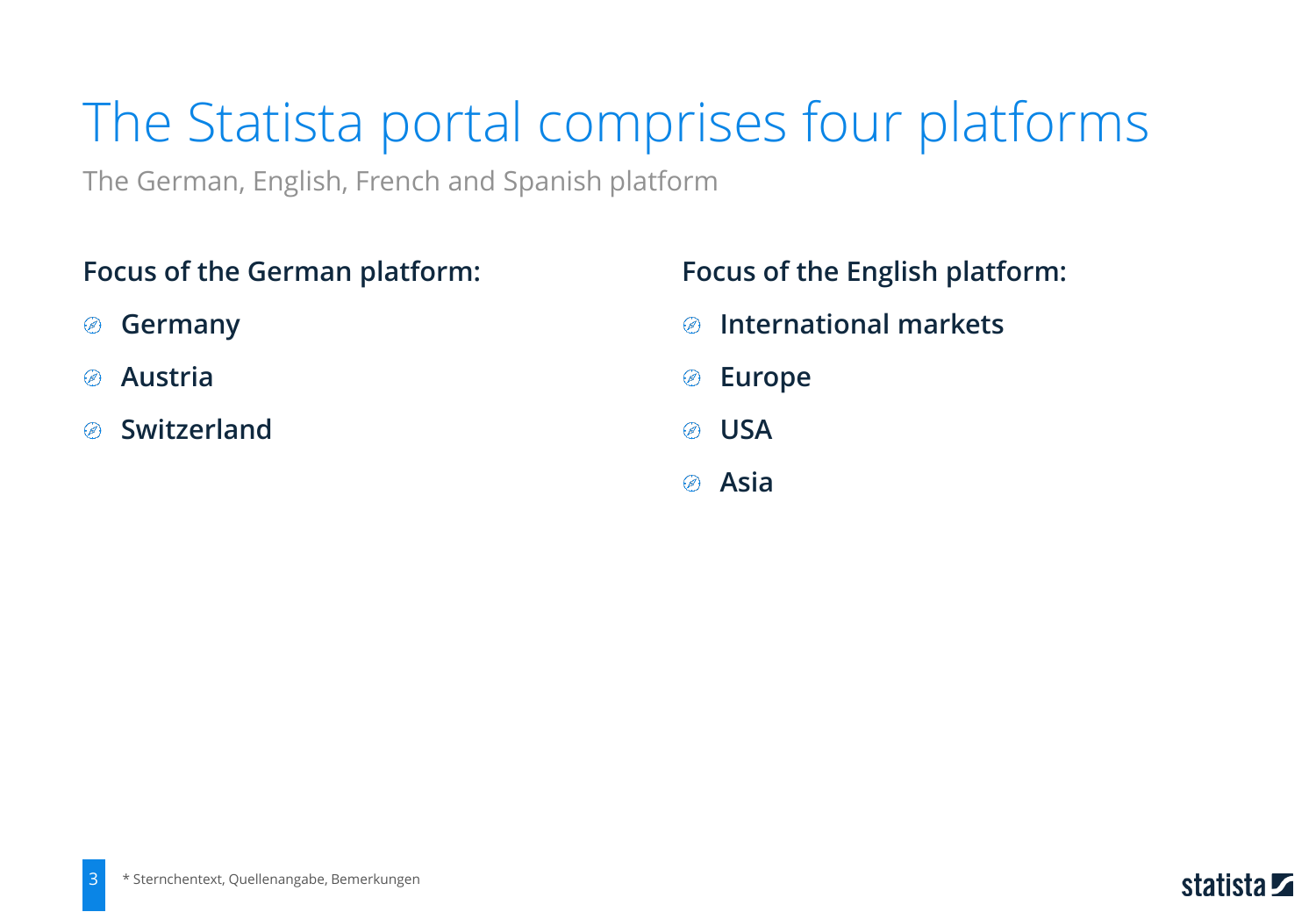# Tips for better search results

There are various functions for narrowing your search

#### **Quick filters**

ecommerce

Sort by Relevance

Directly below the search field, in the advanced search section, you can set further preferences regarding sorting, search accuracy and location focus.

#### **Sorting**

- Relevance: displays the most relevant content first
- Date of publication: shows the most recently published content first.
- Popularity: shows the most frequently viewed content first.

Deaction Focus + Deactivated

#### **Location focus**

When activated, content from your region ranks higher in your search results.

| curacy $\bm{\Theta}$<br><b>O</b> Normal<br>$\bigcirc$ High | <b>Expert filters</b>                                                                                                                                                                                                                                                                                    |
|------------------------------------------------------------|----------------------------------------------------------------------------------------------------------------------------------------------------------------------------------------------------------------------------------------------------------------------------------------------------------|
| s & regions                                                | Below the content type<br>filters on the left you<br>can find more filter<br>options.                                                                                                                                                                                                                    |
| search                                                     | <b>Search accuracy</b>                                                                                                                                                                                                                                                                                   |
| nistan<br>ia<br>ra<br>n date<br>Refresh Search             | Normal: searches for<br>the entered terms by<br>means of an AND<br>connective<br>$\blacktriangleright$ Wide: searches for the<br>entered terms by<br>means of an OR<br>connective<br>High: displays only the<br>most relevant results of<br>a search for the entered<br>terms using an AND<br>connective |
|                                                            |                                                                                                                                                                                                                                                                                                          |

Search ac Wide

Continen  $A$ ll Country country Afgha Albar Alger Ando Ango

Category  $A$ Publicatio  $AII$ Archive 0 no archi

Q

### **[Watch the](https://vimeo.com/202712374) tutorial video**

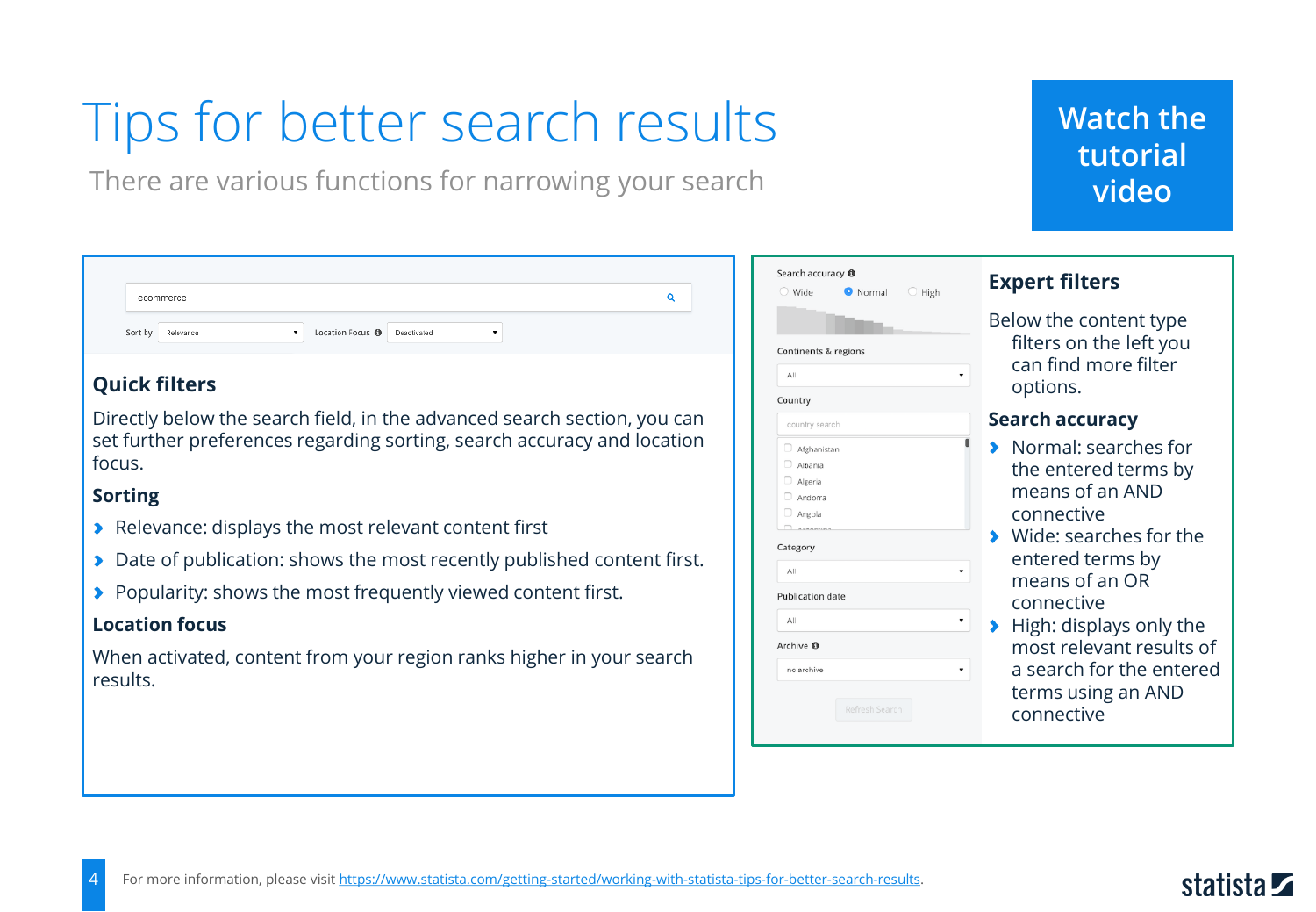# Tips for better search results

There are various functions for narrowing your search

**[Watch the](https://vimeo.com/202712374) tutorial video**

#### **Search operators**

In addition, you can use Boolean operators. All available operators are also displayed above the search suggestions as you enter a search term.

| Phrase search using ""<br>Put the search term in quotation marks to<br>search for the exact phrase. |   | <b>Excluding terms from the search using!</b><br>Put an exclamation mark before a search<br>term to exclude it from the search. The<br>exclamation mark cannot be put before<br>the first term. |   | Wildcard search using $*$<br>Put an asterisk before or after a search<br>term to search for content which includes<br>this term. |   |
|-----------------------------------------------------------------------------------------------------|---|-------------------------------------------------------------------------------------------------------------------------------------------------------------------------------------------------|---|----------------------------------------------------------------------------------------------------------------------------------|---|
| "eCommerce Germany"                                                                                 | Q | leCommerce Germany                                                                                                                                                                              | Q | *ball                                                                                                                            | Q |
| $\rightarrow$ to search for this exact phrase                                                       |   | $\rightarrow$ "eCommerce" will be excluded                                                                                                                                                      |   | $\rightarrow$ to search for content which includes the<br>word "ball" (e.g. football, basketball tennis                          |   |
|                                                                                                     |   | eCommerce !Germany                                                                                                                                                                              | Q | ball, etc.)                                                                                                                      |   |
|                                                                                                     |   | $\rightarrow$ "Germany" will not be excluded from<br>your search                                                                                                                                |   |                                                                                                                                  |   |

Please note the following when using Boolean operators:

Spaces are by default interpreted as AND connectives. You can change this via the Search accuracy selection menu.

&, +, |, AND and OR do not function as search operators

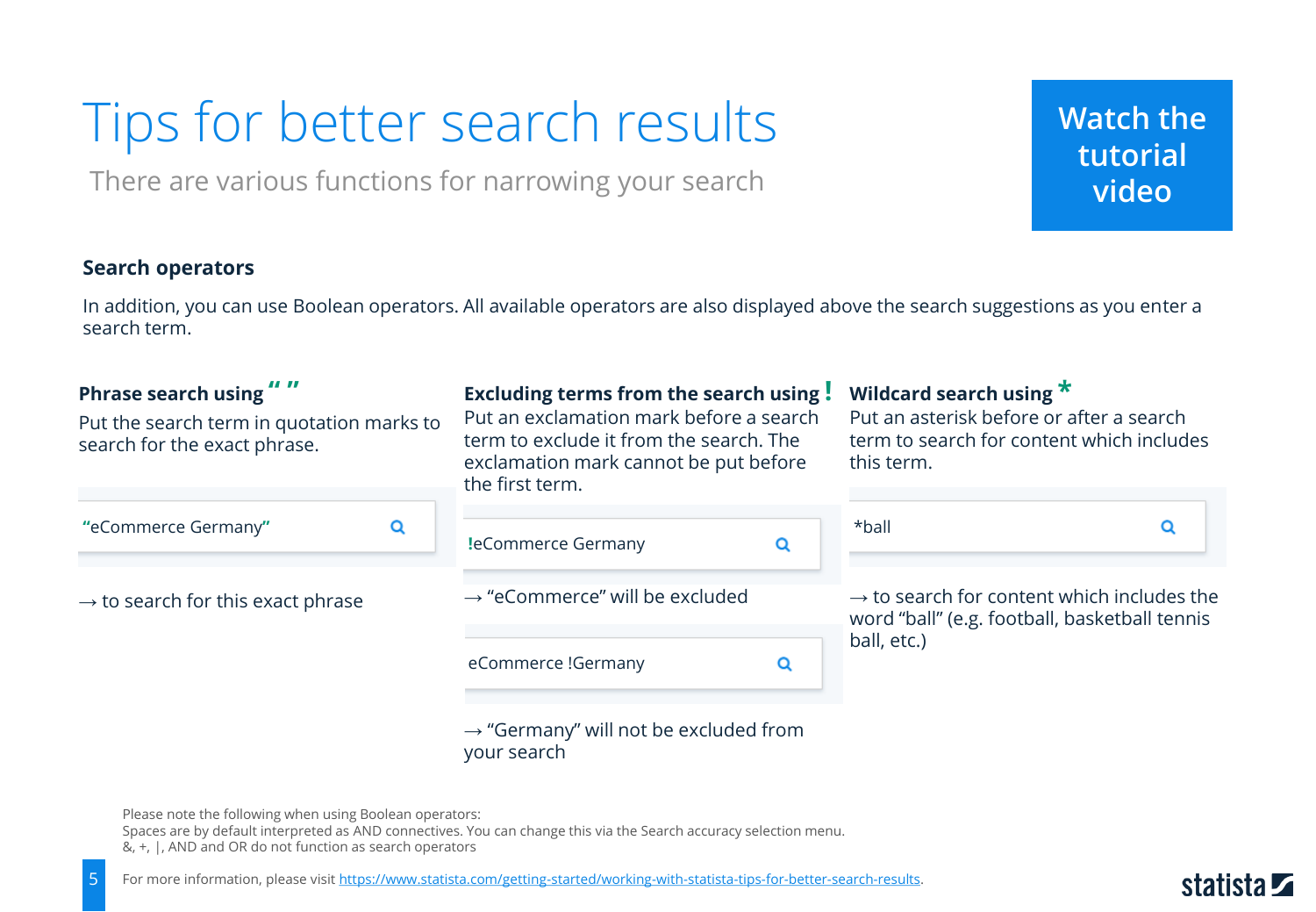### Our sources

#### Statista aggregates its data from more than 22,500 different sources

**EHillard Dell Electronic Arts Time Warner EL** ForeSee Results Hewlett-Packard IBM OC&C Gen InthDecimal Coca-Cola Company Esprit Starbucks Levi Nike Mobext Morgan Stanley Motorola Oracle British atories American Cancer Society Alzheimer's Disease Internati Gamble Polo Ralph Lauren SABMiller Millward Brown Datame stems easyJet Mattel CIES Football Observatory FedEx Ford **Stems easyJet Mattel CIES Football Observatory FedEx Ford BCONVeniently.**<br>The Convenient Convenient Clarkson Research Services Best Western Crowd States Convention poration Interbrand Dow Chemical DuPont Cosmopolitan GlaxoSmith an Eli Lilly and ompany NASA Pfizer PhRMA Adobe Systems IHS Scre In Chase Experian EPFL Expedia McAfee Booz & Company FAO **Where our data comes from: AR - Center for Automotive Research FoodProcessing.com Financial Times** rways Bain & Company Copenhagen Business School ITS Kellogg Gener nk of Scotland Amway Union of Concerned Scientists Hackett Associates **1 Spa SummitIISS** Oxford Economics CSIS Meltwater Group Advito **Exclusive** BBDO Worldwide Gartner ghd CAMI NHC NCDC UNDP Exclusive States Compagnia di San Paolo Robert Koch Institut Dow Jones Aown statistics I Street Journal iSuppli Point Topic Gartner Informa Forrester Re **IN WITC UNODC HSBC ZenithOptimedia Gallup The Economist** impete Quantcast Net Applications Visa Inc. World Nuclear Asset fic Railway IHS Burberry TPI US Department of Agriculture al Petroleum Economist R&D World Energy Council Score **Riotechnology University of Logica Massachusetts Ergermarket Global Web Index.com Juniper Re** 6

In addition to the surveys that it conducts itself, Statista gathers data from secondary sources, focusing on quantitative facts. Statista then makes this data available quickly and



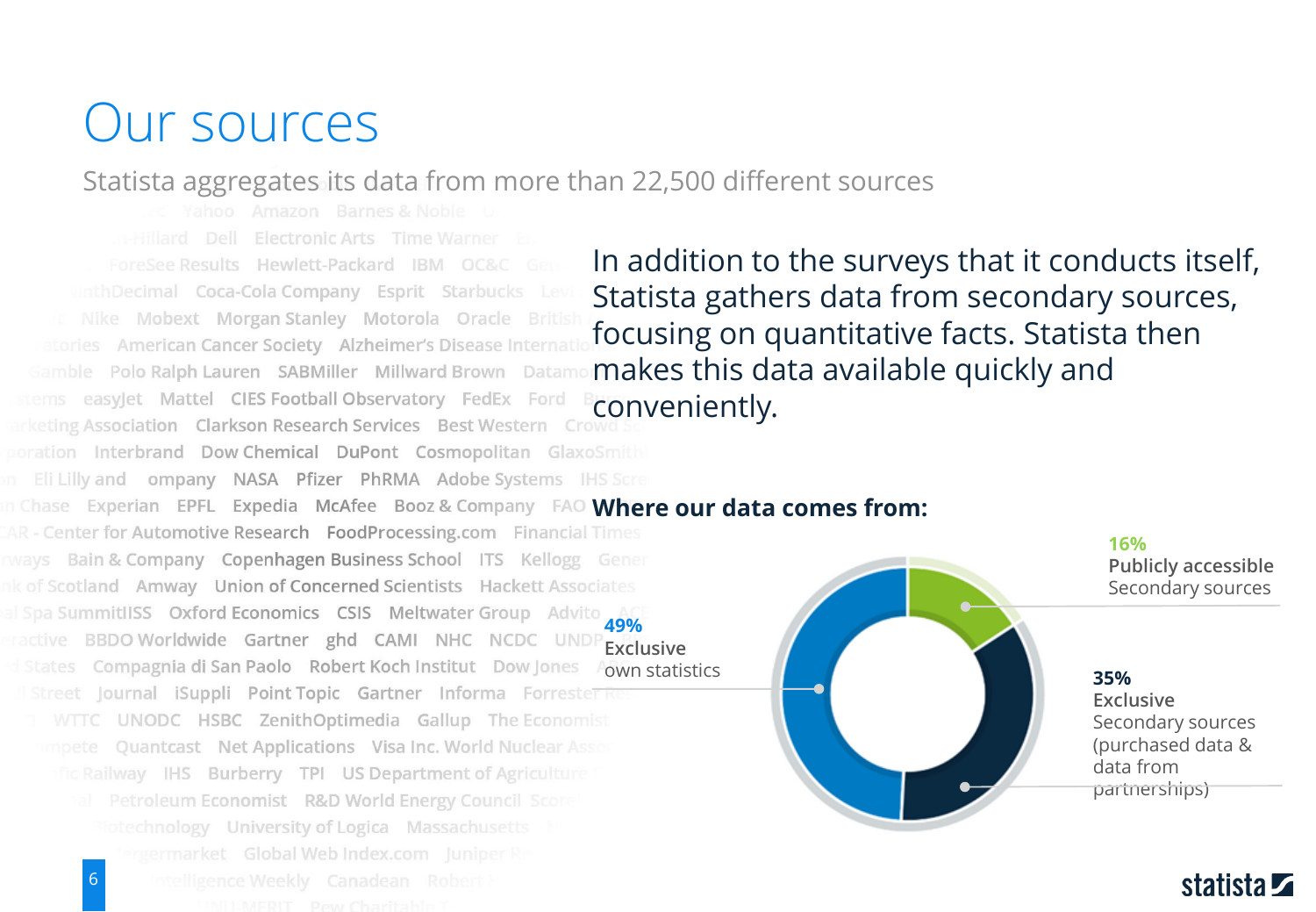#### **Statistics**

### l and

#### **Statistics**

The heart of our product: **over one million statistics**  from four databases: German, English, French and Spanish.\*

Data on 80,000 topics and 170 industries from 22,500 sources.

#### Our **Premium Statistics**

(approx. 93% of all statistic), are available exclusively to Premium, Corporate and Enterprise Account users.

Available to **download in XLS, PNG, PPT and PDF**  format.

#### m **Forecasts & surveys**

**With our 5-year market forecasts** our experts offer you relevant data on market trends of about 400 industries in around 40 countries.

Based on historic data and a detailed market model the future market size is calculated.

#### **Exclusive surveys among consumers and experts**

Statista's Consumer and Business Insights team conducts exclusive quantitative online and telephone surveys. The collected primary data is published in the form of statistics and as parts of studies and dossiers.

#### $|\mathbf{E}|$ **Infographics**

### Our infographics **visualize**

**hot topics and issues**. Every day our data journalists publish several graphics about different topics such as Media, Society, Politics, Economy or Technology.

For more information, please visit

[https://www.statista.com/ch](https://www.statista.com/chartoftheday/) artoftheday/.

#### $\blacksquare$ **Topic pages**

With our topic pages we provide you with an **initial comprehensive overview of all content** that we offer on a certain topic.

Along with a short synopsis, these pages link to relevant dossiers and forecasts as well as the latest and most popular statistics on the chosen topic.

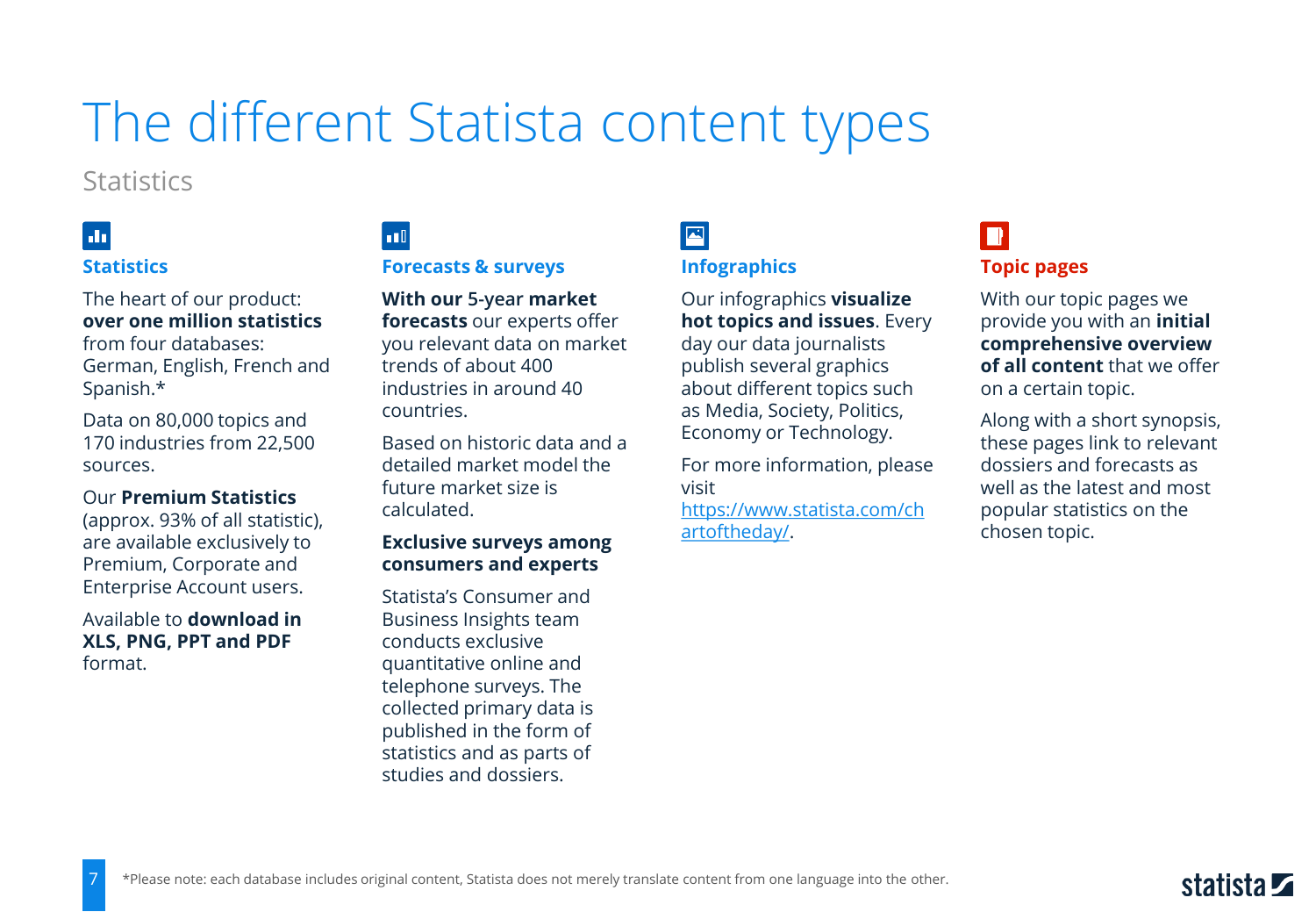Studies & reports

#### 圖 **Dossiers**

#### **All relevant statistics on a certain topic in one document**.

Dossiers focus on topics that our users access particularly often. They help you quickly and thoroughly familiarize yourself with a new topic.

All dossiers incl. detailed references are available to **download in PowerPoint and PDF** format.

They are regularly updated by research experts and new statistics are continually added.

#### 圖 **Statista studies**

**Outlook reports** provide background information, trends, and forecasts for the future development of several digital and consumer goods markets.

**Surveys** include the complete tables for the exclusive consumer and expert surveys conducted by Statista's Consumer and Business Insights team in Excel format.

**Toplists** include all top companies in a given industry or region based on revenue. They provide contact information and the most important corporate key figures.

### 圖

#### **Industry & country reports**

#### **Industry reports**

consolidate the most important information on industries, presenting important and insightful data about the status quo and the trends of the industry including forecasts up to 2021 including highquality diagrams and tables which give a quick overview of the industry's current situation.

#### **Country reports** give

insights into the major country trends in order to assess the risks and opportunities relevant for international business. They cover economic conditions, public finances, labor force, consumption, social development, etc., and include statistics, forecasts, survey results and analyses.

### 圖

#### **External studies**

#### **32,000 external studies,**

which provide a detailed insight into the general context of a specific topic.

These include studies from market researchers, organizations, companies and public institutions across more than 170 industry sectors.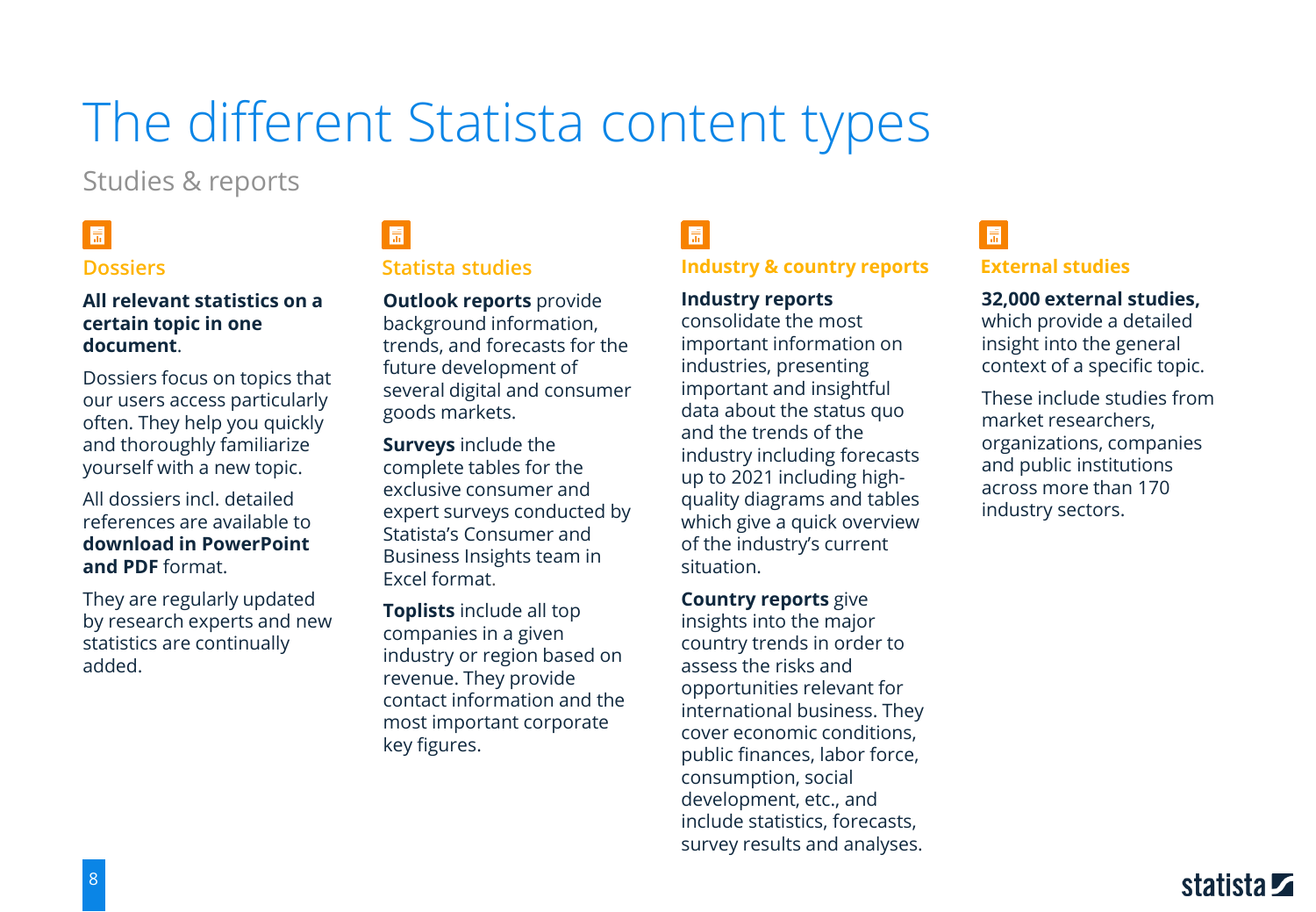#### Expert tools

#### ١O **Digital Market Outlook**

The Digital Market Outlook provides regularly updated **5-year forecasts on revenue, users and relevant market indicators for 8 digital core markets**  covering over 50 countries and regions.

In total, the tool covers 92 segments and offers **30,000 interactive statistics**, which are available to download in PNG and XLS format.

All **comparable key figures** are based on extensive analyses of relevant indicators from the areas of society, economy, and technology.

 $\overline{m}$ 

#### **Consumer Market Outlook**

The Consumer Market Outlook portrays the **17 major consumer goods markets worldwide** and more than 200 product categories.

It provides historic data and **4-year forecasts on the most relevant KPIs of each market** including market value and market size.

The forecasts are modeled using industry-specific data as well as general indicators like gross domestic product and import/export volumes of goods.

 $\bigoplus$ 

#### **Mobility Market Outlook**

The Mobility Market Outlook provides an overview of **12 passenger car classes from over 80 manufacturers in 27 countries as well as connected cars in three categories and 50 countries.**

Interactive statistics provide in-depth **analyses by brand, car class, and country** as well as intuitive access to the most important key figures. The available information includes **revenue, volume sales, price per unit, and market indicators**.

The tool offers both **historical data and forecasts up to 2021**.

#### **[Watch the](https://vimeo.com/206022627) tutorial video [Watch the](https://vimeo.com/208289086) tutorial video**

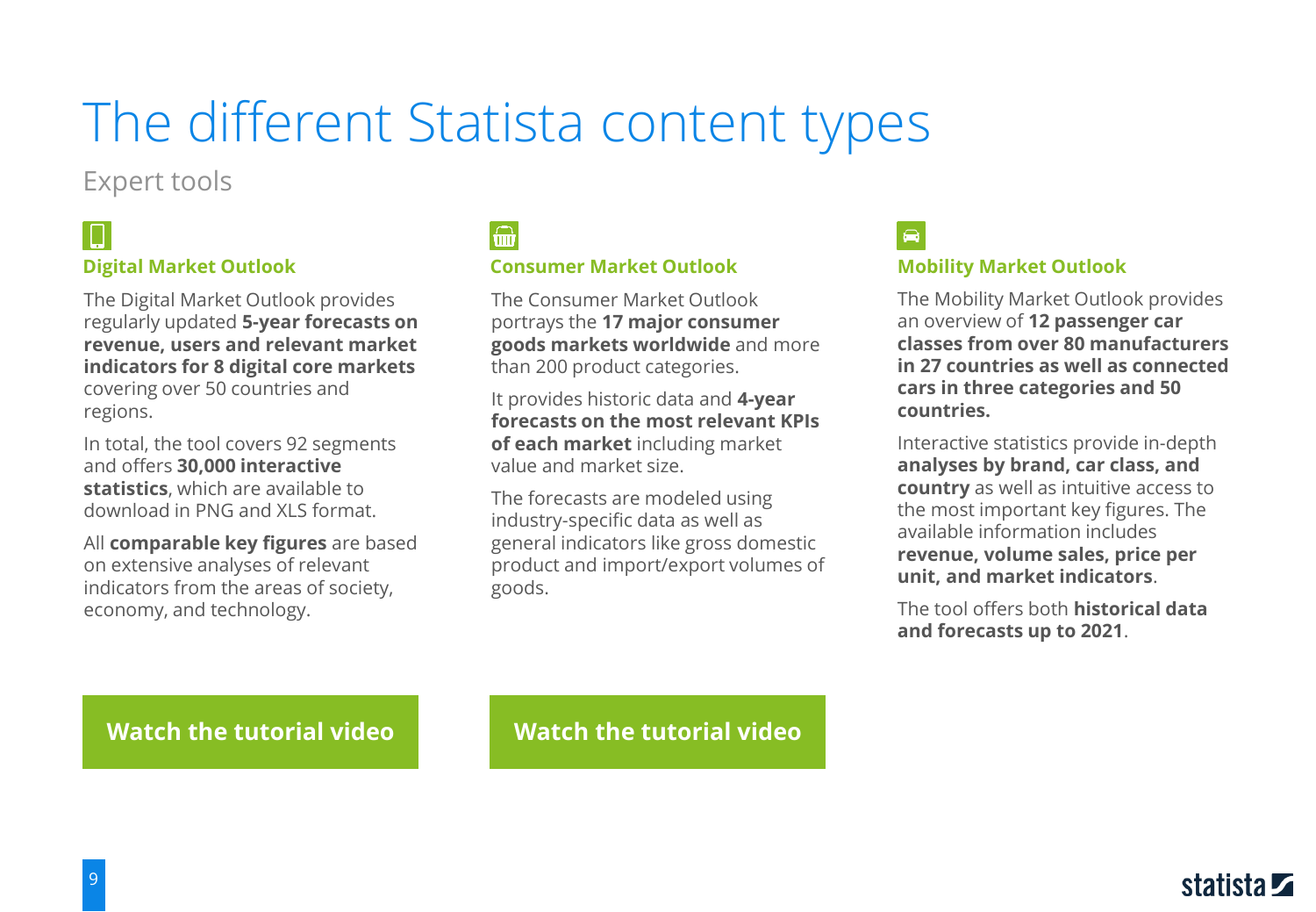#### Expert tools

#### 

#### **Company database**

The international **company database**  includes 6,000 companies and provides information about a given company's headquarters, revenue, growth and employee numbers.

### $\epsilon$

#### **Sources database**

Statista's **sources database** contains background information on all 22,500 sources. Includes all market research institutes, organizations, companies and governmental institutions that act as the basis of the Statista portal.

#### **a Publication Finder**

The Publication Finder lets users **swiftly discover publications** on their research topic by letting them search over **1 million studies, reports and other documents** in German or English.

All search results can be filtered by, for instance, date of publication, number of pages, industry or document type.

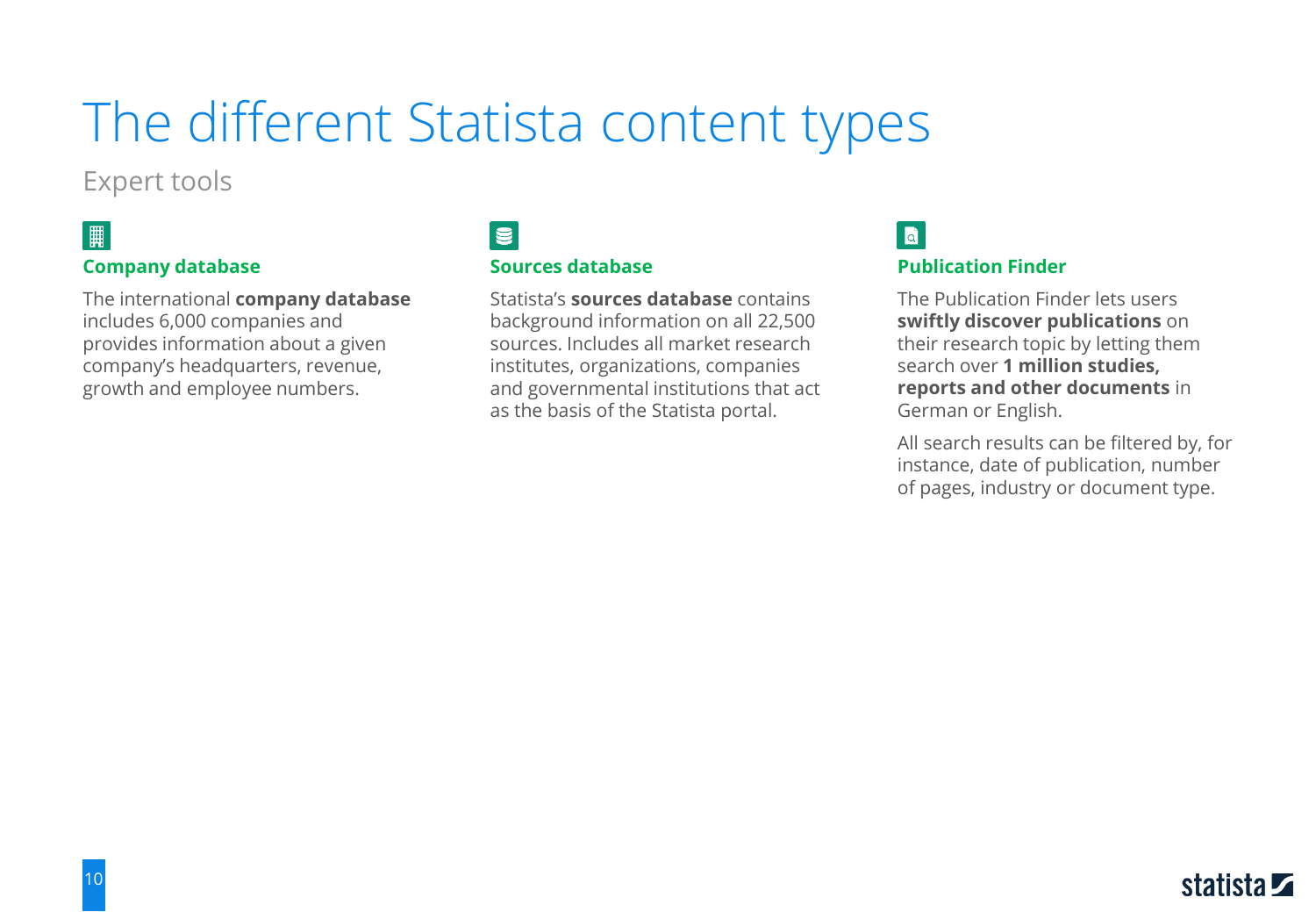## Favorites function **[Watch the](https://vimeo.com/219816419) tutorial video**

Statista lets you save statistics and forecasts as favorites so you can easily locate them later

#### **Bookmark statistic as a favorite**

Click the star button on a given statistic page.

The star will turn yellow once the statistic has been added. In addition, a green check mark will appear next to the Favorites folder in the context menu. Click the button or the Favorites folder again to remove the statistic.



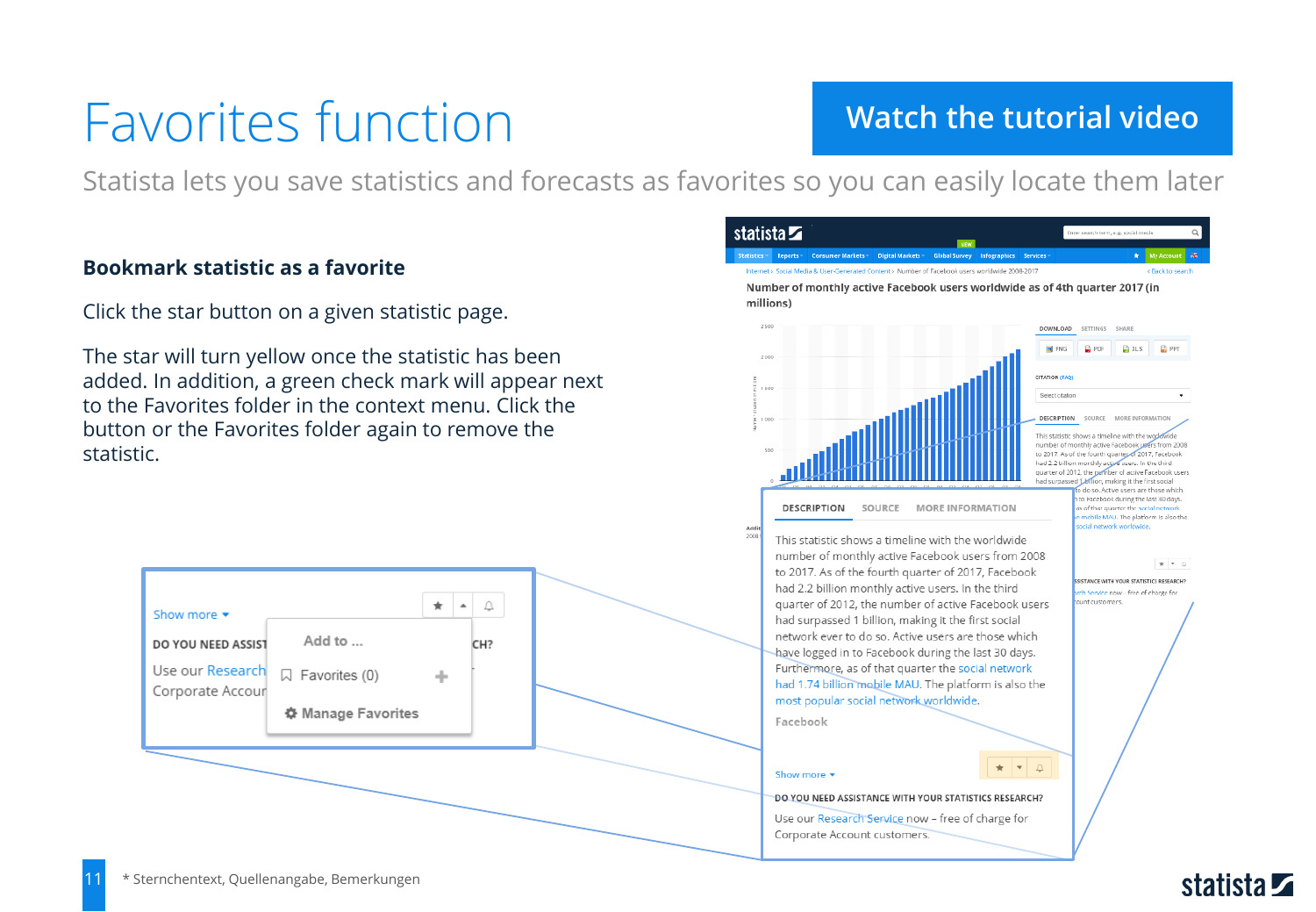### Favorites function **[Watch the](https://vimeo.com/219816419) tutorial video**

Statista lets you save statistics and forecasts as favorites so you can easily locate them later

#### **How to create a collection**

If you do research on several topics, Statista lets you organize Favorites into folders. A Collection in this case refers to the superordinate level. Each Collection can contain multiple Chapters.

1. Click on the Create new collection button in your account's Favorites section.

2. A dialog box will then appear, into which you can enter the name of your new collection. Confirm by clicking OK.

3. The Collection will then be created and selected. A Chapter will directly be created for you to structure your research.

4. On the right hand side of the page you can see the contents of the Collection.

5. Create your own presentation from bookmarked statistics by clicking on "Create presentation".



| Manage Favorites   |                                 |                            |  |
|--------------------|---------------------------------|----------------------------|--|
| My favorites       |                                 |                            |  |
|                    |                                 |                            |  |
|                    | <b>Favorites</b>                |                            |  |
|                    | <b>Social Media Marketing</b>   |                            |  |
| A                  |                                 |                            |  |
|                    | $\Box$ 1. New Chapter           |                            |  |
|                    |                                 |                            |  |
|                    |                                 |                            |  |
|                    |                                 |                            |  |
|                    |                                 |                            |  |
| Current Collection |                                 |                            |  |
|                    | <b>Social Media Marketing</b>   | Rename                     |  |
| Chapter Overview   |                                 |                            |  |
| 1. New Chapter     |                                 |                            |  |
|                    |                                 |                            |  |
|                    | Chaptername (max. 80 characters | Create                     |  |
|                    |                                 | Chapter                    |  |
|                    | Delete collection               | <b>Create presentation</b> |  |

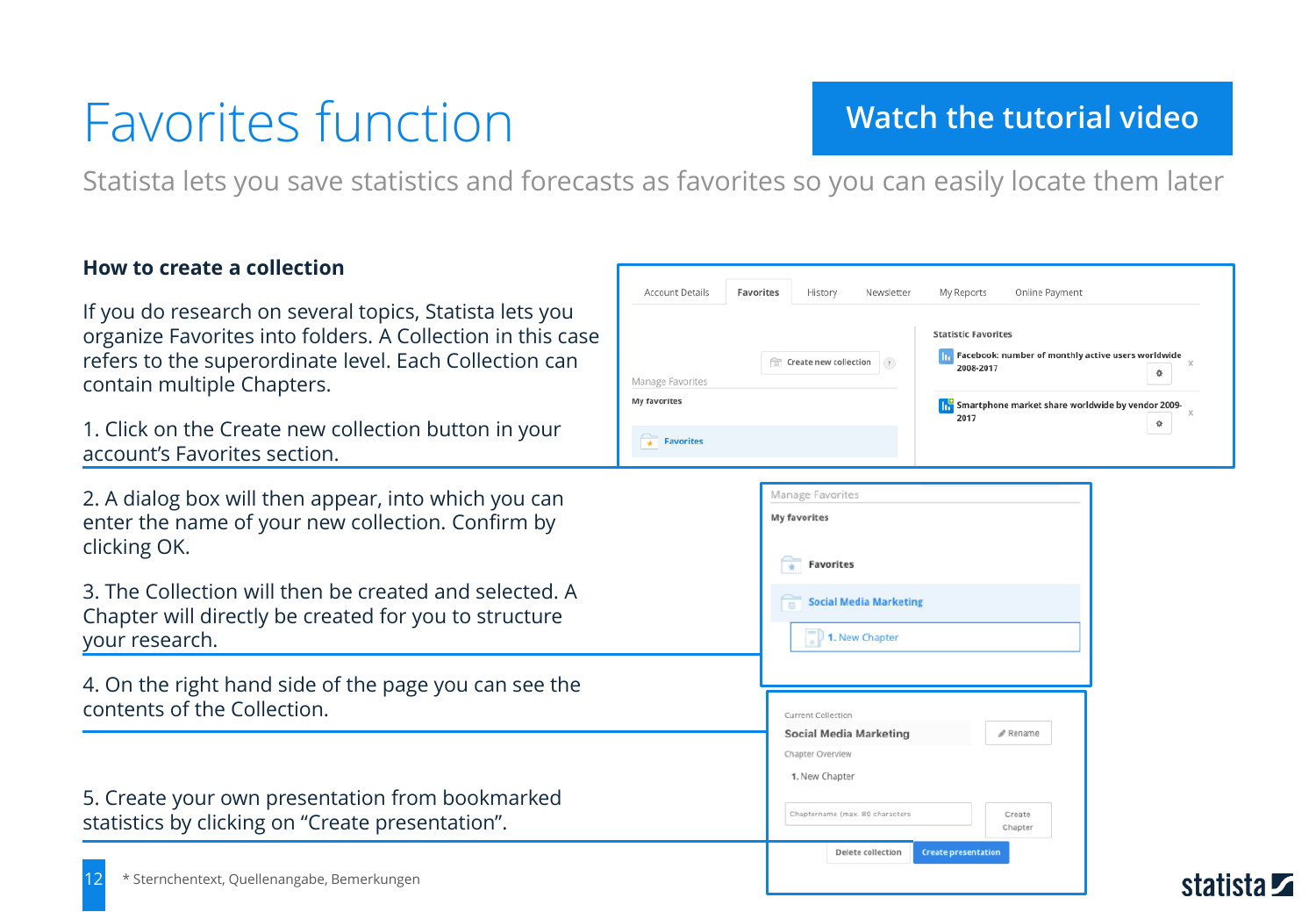# Can't find what you are looking for?

There are two ways we can help you

#### **Submit a Research Service request**

#### **- 80 % succes rate – 1-2 business days -**

Our team of researchers will dive through our 22,500 sources to create new statistics or locate reliable third party information.

Additionally, all of your requests will be forwarded to your dedicated Customer Service Manager to ensure they are kept in the loop of your research needs.

Submit your Research Service request via email to:

[eu.support@statista.com](mailto:support@statista.com)

### **[Watch the](https://vimeo.com/217672745) tutorial video**

#### **Use our Publication Finder**

You can access it by clicking on Publication Finder on the content type section of the search window.

- quickly and easily find publications about your research topic
- Search over 1 million studies, reports and other documents in German or English.
- Filters help you narrow the results of your search.





statista Z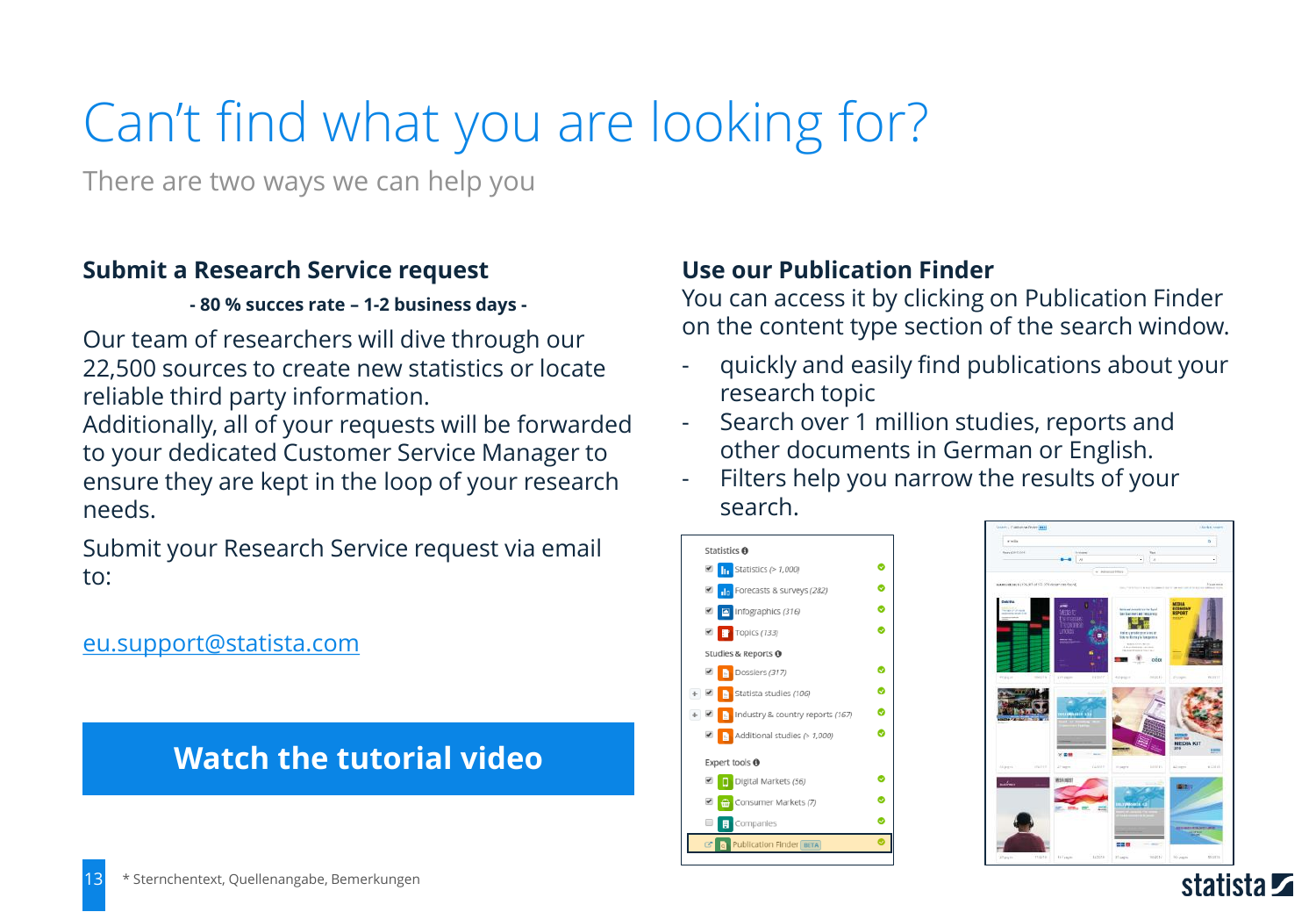# Account and search history

How to access your account and search history

Another personalized function that we offer our Corporate and Enterprise customers is the option to display and use the account and search history. This lets our customers directly access recently viewed content without having to search for it once again. Recent searches, including all set filters, can be rerun by means of the search history.



#### **Access your account and search history via the My Account dropdown menu:**

After you have logged in, hover over My Account on the

navigation bar and then select Account History.